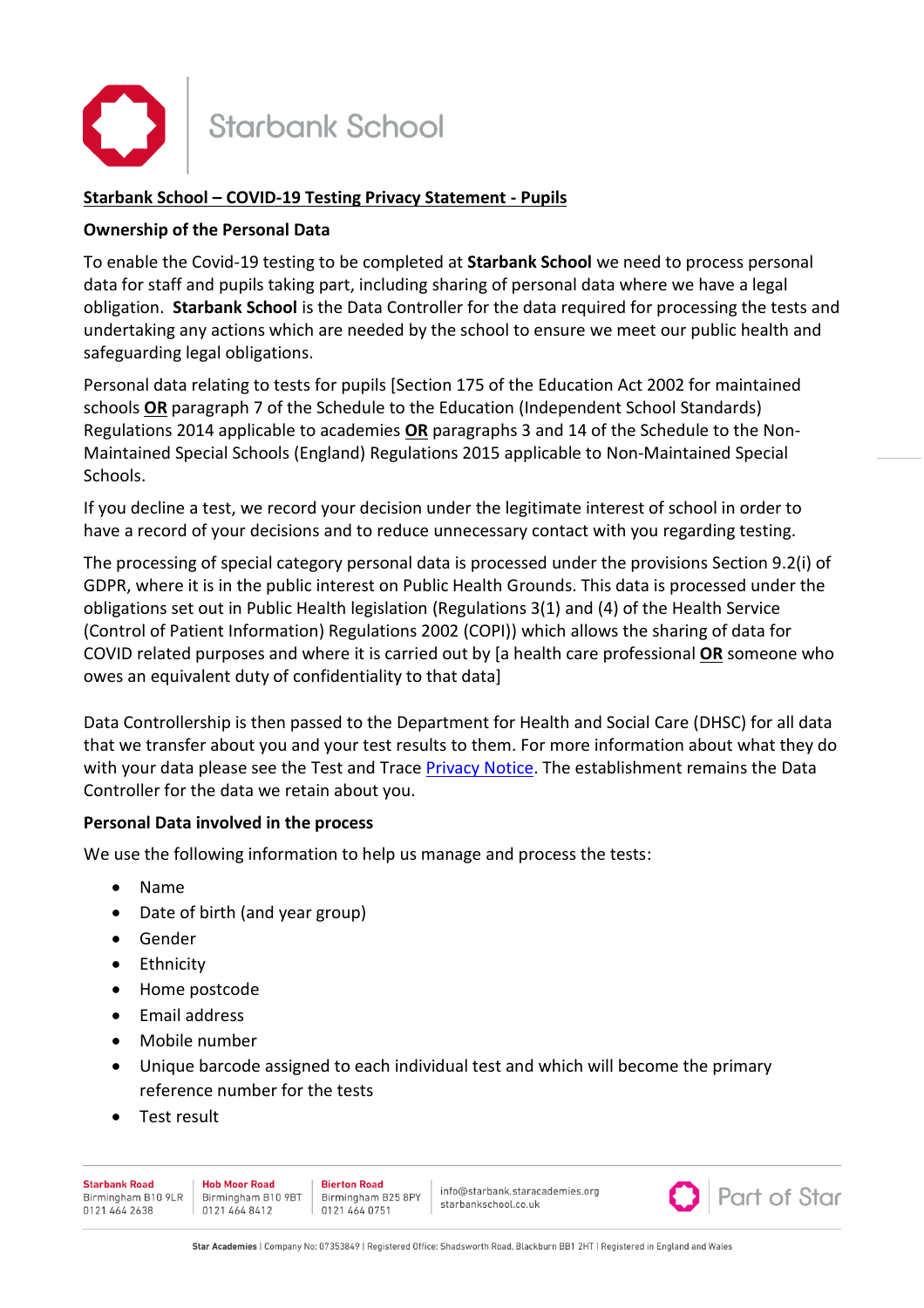• Parent/guardians contact details (if required)

We will only use information that is collected directly from you specifically for the purpose of the tests, even if you have previously provided us with this information.

## **How we store your personal information**

The information will only be stored securely on local spreadsheets in school/college whilst it is needed. It will also be entered directly onto DHSC digital services for the NHS Test and Trace purposes. Schools/colleges will not have access to the information on the digital service once it has been entered.

## **Processing of Personal Data Relating to Positive test results**

The member of staff, pupil, student or parent (depending on contact details provided) will be informed of the result by the school/college and advised how to book a confirmatory test.

We will use this information to enact their own COVID isolation processes without telling anyone who it is that has received the positive test.

The information will be transferred to DHSC, who will share this with the NHS, GPs. PHE and the Local Government will use this information for wider test and trace activities as well as statistical and research purposes.

This information is processed and shared under obligations set out in Public Health legislation under Regulations 3(1) and (4) of the Health Service (Control of Patient Information) Regulations 2002 (COPI) which allows the sharing of data for COVID related purposes.

This information will be kept by the school/college for up to 14 days and by the NHS for 8 years.

# **Processing of Personal Data Relating to Negative test results**

We will record a negative result and the information transferred to DHSC, NHS. PHE and the Local Government who will use the information for statistical and research purposes.

This information is processed and shared under obligations set out in Public Health legislation under Regulations 3(1) and (4) of the Health Service (Control of Patient Information) Regulations 2002 (COPI) which allows the sharing of data for COVID related purposes.

This information will be kept by the school/college for up to 14 days and by the NHS for 8 years.

# **Processing of Personal Data relating to declining a test**

We will record that you have declined to participate in a test and this information will not be shared with anyone.

# **Data Sharing Partners**

The personal data associated with test results will be shared with

- DHSC, NHS, PHE to ensure that they can undertake the necessary Test and Trace activities and to conduct research and compile statistic about Coronavirus.
- Your GP to maintain your medical records and to offer support and guidance as necessary
- Local Government to undertake local public health duties and to record and analyse local spreads.